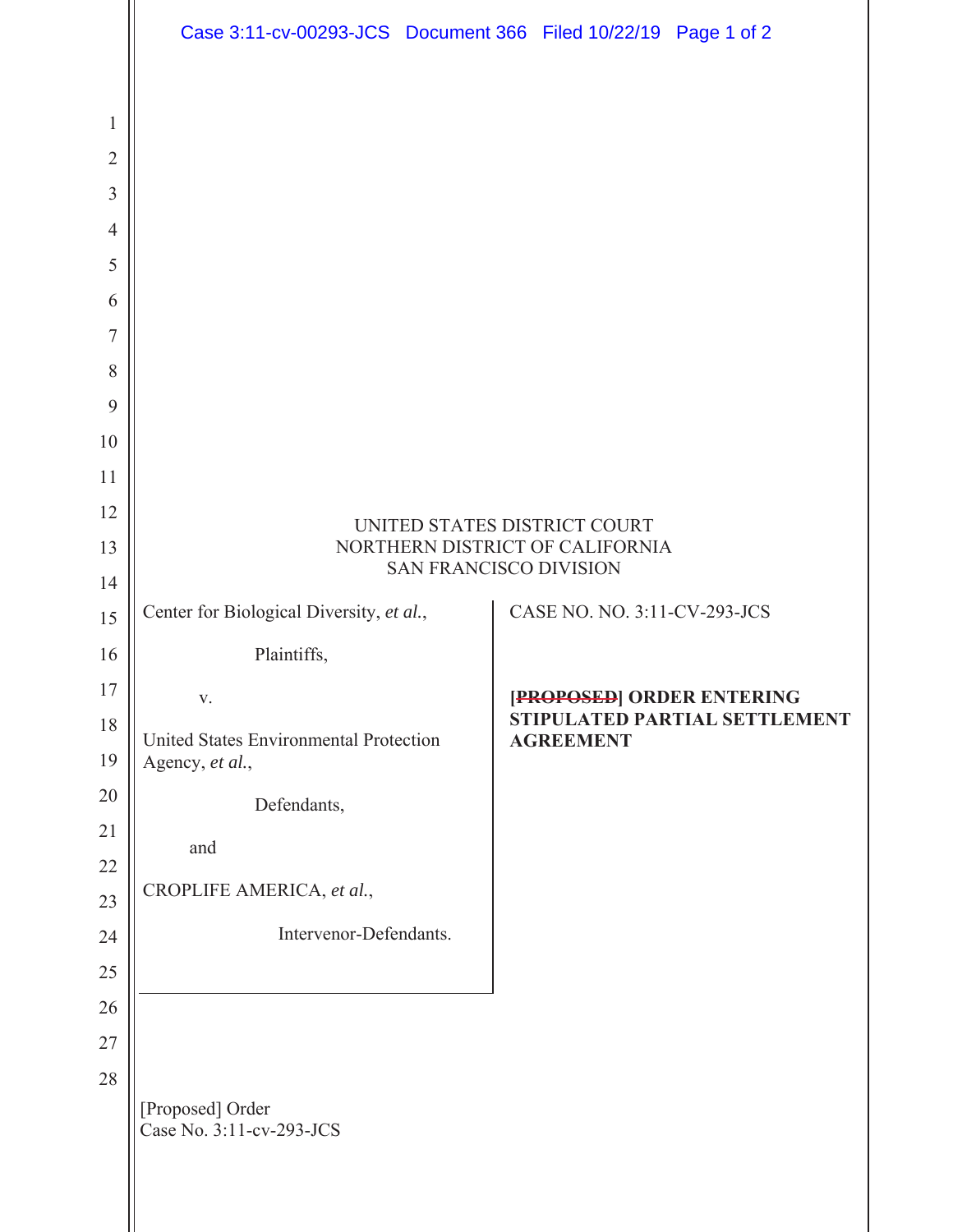| $\,1$          | On October 18, 2019, the parties submitted a Proposed Stipulated Partial Settlement     |
|----------------|-----------------------------------------------------------------------------------------|
| $\sqrt{2}$     | Agreement. Good cause having been shown, the Stipulated Partial Settlement Agreement is |
| $\overline{3}$ | entered and the terms contained therein are incorporated in this Order.                 |
| $\overline{4}$ |                                                                                         |
| 5              | IT IS SO ORDERED.                                                                       |
| 6<br>7         |                                                                                         |
| $\,8\,$        | $\epsilon$ for $\epsilon$<br>Date: October 21, 2019                                     |
| 9              | He Hon. Joseph C. Spero<br>United States Magistrate Judge                               |
| 10             |                                                                                         |
| 11             |                                                                                         |
| 12             |                                                                                         |
| 13             |                                                                                         |
| 14             |                                                                                         |
| 15             |                                                                                         |
| 16             |                                                                                         |
| 17<br>18       |                                                                                         |
| 19             |                                                                                         |
| 20             |                                                                                         |
| 21             |                                                                                         |
| 22             |                                                                                         |
| 23             |                                                                                         |
| 24             |                                                                                         |
| 25             |                                                                                         |
| 26             |                                                                                         |
| 27             |                                                                                         |
| 28             | [Proposed] Order<br>Case No. 3:11-cv-293-JCS                                            |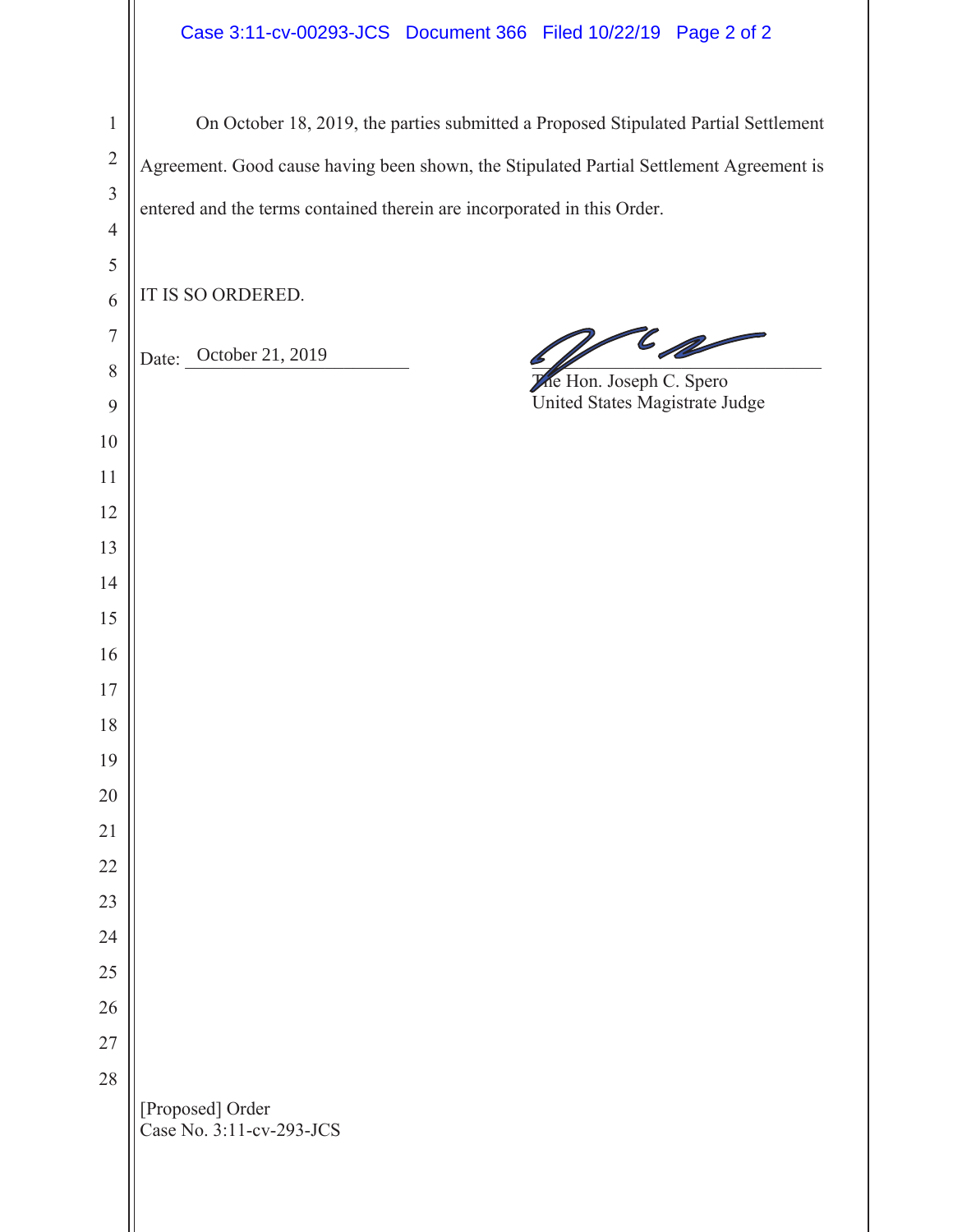|                | Case 3:11-cv-00293-JCS Document 364 Filed 10/18/19 Page 1 of 17                             |                                                                   |  |
|----------------|---------------------------------------------------------------------------------------------|-------------------------------------------------------------------|--|
| 1              | [COUNSEL LISTED IN SIGNATURE BLOCK]                                                         |                                                                   |  |
| $\overline{2}$ |                                                                                             |                                                                   |  |
| 3              |                                                                                             |                                                                   |  |
| $\overline{4}$ |                                                                                             |                                                                   |  |
| 5              |                                                                                             |                                                                   |  |
| 6              |                                                                                             |                                                                   |  |
| 7              |                                                                                             |                                                                   |  |
| 8              |                                                                                             |                                                                   |  |
| 9              |                                                                                             | IN THE UNITED STATES DISTRICT COURT                               |  |
| 10             | FOR THE NORTHERN DISTRICT OF CALIFORNIA<br><b>SAN FRANCISCO DIVISION</b>                    |                                                                   |  |
| 11             |                                                                                             |                                                                   |  |
| 12             | CENTER FOR BIOLOGICAL DIVERSITY, )<br>et al.,                                               | Case No. CV-11-0293-JCS                                           |  |
| 13             | Plaintiffs,                                                                                 | <b>PROPOSED STIPULATED PARTIAL</b><br><b>SETTLEMENT AGREEMENT</b> |  |
| 14             | V.                                                                                          |                                                                   |  |
| 15             | <b>U.S. ENVIRONMENTAL PROTECTION</b><br>AGENCY, et al.,                                     | Magistrate Judge Joseph C. Spero                                  |  |
| 16             | Defendants,                                                                                 |                                                                   |  |
| 17             | CROPLIFE AMERICA, et al.,                                                                   |                                                                   |  |
| 18             | Defendant-Intervenors                                                                       |                                                                   |  |
| 19             | This Agreement is entered into by and between Plaintiffs Center for Biological Diversity,   |                                                                   |  |
| 20             | Pesticide Action Network North America (hereafter "Plaintiffs") and Defendants the United   |                                                                   |  |
| 21             | States Environmental Protection Agency ("EPA") and Andrew Wheeler, in his official capacity |                                                                   |  |
| 22             | as EPA Administrator (hereafter "EPA") and CropLife America, Responsible Industry for a     |                                                                   |  |
| 23             | Sound Environment, Southern Crop Production Association, Western Plant Health Association,  |                                                                   |  |
| 24             | MidAmerican CropLife Association, American Farm Bureau Federation, National Agricultural    |                                                                   |  |
|                | PROPOSED STIPULATED PARTIAL SETTLEMENT AGREEMENT<br>CV-11-0293-JCS                          |                                                                   |  |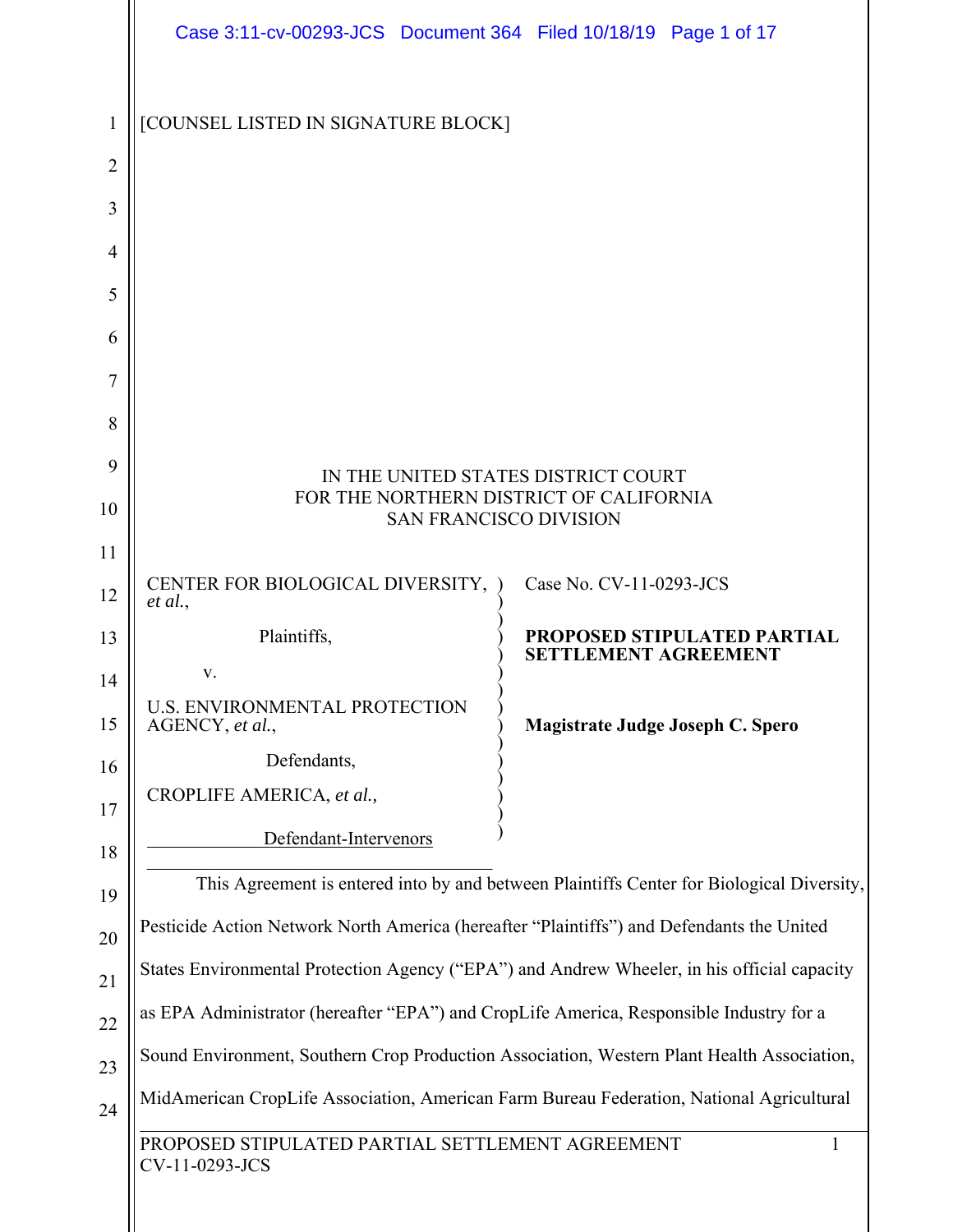## Case 3:11-cv-00293-JCS Document 364 Filed 10/18/19 Page 2 of 17

1 2 3 4 5 Aviation Association, National Alliance of Forest Owners, National Corn Growers Association, National Cotton Council, National Council of Farmer Cooperatives, National Potato Council, Oregonians for Food and Shelter, USA Rice Federation, Washington Friends of Farms and Forests, and the American Chemistry Council (hereafter "Defendant-Intervenors") (together, the "Parties"), who state as follows;

6 7 8 9 10 WHEREAS, Plaintiffs filed this action against EPA, alleging that EPA violated Section 7(a)(2) of the Endangered Species Act ("ESA"), 16 U.S.C. § 1536(a)(2), by failing to consult on the effects of 382 pesticide active ingredients, registered by EPA pursuant to the Federal Insecticide, Fungicide, and Rodenticide Act ("FIFRA"), §§ 7 U.S.C. 136-136(y), on numerous species protected under the Act;

11 12 13 14 15 WHEREAS, the Court granted intervention to Defendant-Intervenors in April 2013; WHEREAS, after motions practice, the scope of the case has narrowed to the effects of the specific pesticide product registration actions identified in the Fourth Amended Complaint for certain products containing one or more of thirty-five active ingredients and the species listed in Paragraph 97 of the Fourth Amended Complaint (ECF 305);

16 17 18 19 20 WHEREAS, the ESA implementing regulations, 50 C.F.R. § 402.14(a), provide that the trigger for interagency consultation is whether a federal agency's actions "may affect" listed threatened or endangered species or destroy or adversely modify the designated critical habitat of such species, which assessment is typically made by the action agency in an "effects determination;"

21 22 WHEREAS, EPA has made effects determinations for products containing chlorpyrifos and diazinon, which are the subject of Claims Eleven and Twelve of the Fourth Amended

- 23
- 24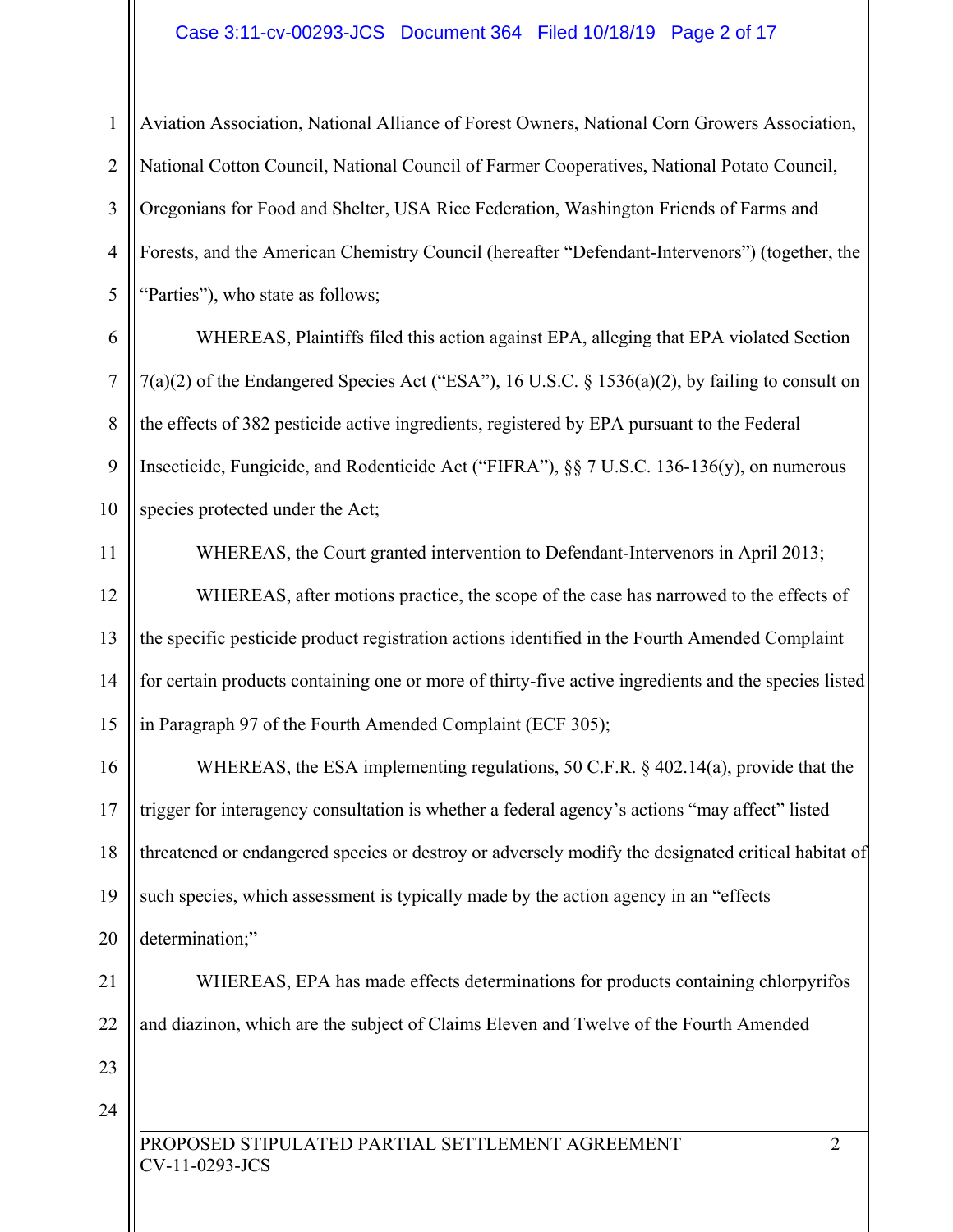1 2

Complaint, and transmitted a final Biological Evaluation to the U.S. Fish & Wildlife Service ("FWS") on January 18, 2017;

3 4 5 6 7 WHEREAS, consistent with current practice, within 30 business days of receipt from the U.S. Fish and Wildlife Service of any draft biological opinions on the effects of chlorpyrifos and diazinon, including but not necessarily limited to pesticide products identified in Claims Eleven and Twelve of the Fourth Amended Complaint, EPA commits to make the draft available to the public for a 60-day comment period;

8 9 WHEREAS, EPA has not made effects determinations for the remaining products identified in the Fourth Amended Complaint;

10 11 12 WHEREAS, consistent with EPA's current practice, the Agency intends to conduct nationwide-scale effects determinations, which will include all uses on all registered pesticide products, for each active ingredient identified in Paragraphs 1 to 3 of this Agreement;

13 14 15 16 17 WHEREAS, consistent with EPA's stated intentions in *Center for Biological Diversity v*. EPA, No. 07-cv-2794 (N.D. Cal.) to make nationwide-scale effects determinations for atrazine, simazine, glyphosate, and propazine on the same schedule, EPA intends to conduct nationwidescale effects determinations for the active ingredients propazine and glyphosate in the same timeframe as set forth in Paragraph 2 below;

18 19 20 21 WHEREAS, it is the Parties' intention that the deadlines for action set forth in Paragraphs 1, 2 and 3 should supersede any prior commitments made by Defendants in a prior settlement agreement with Plaintiffs to complete biological evaluations as to the active ingredients addressed in those paragraphs;

23

22

24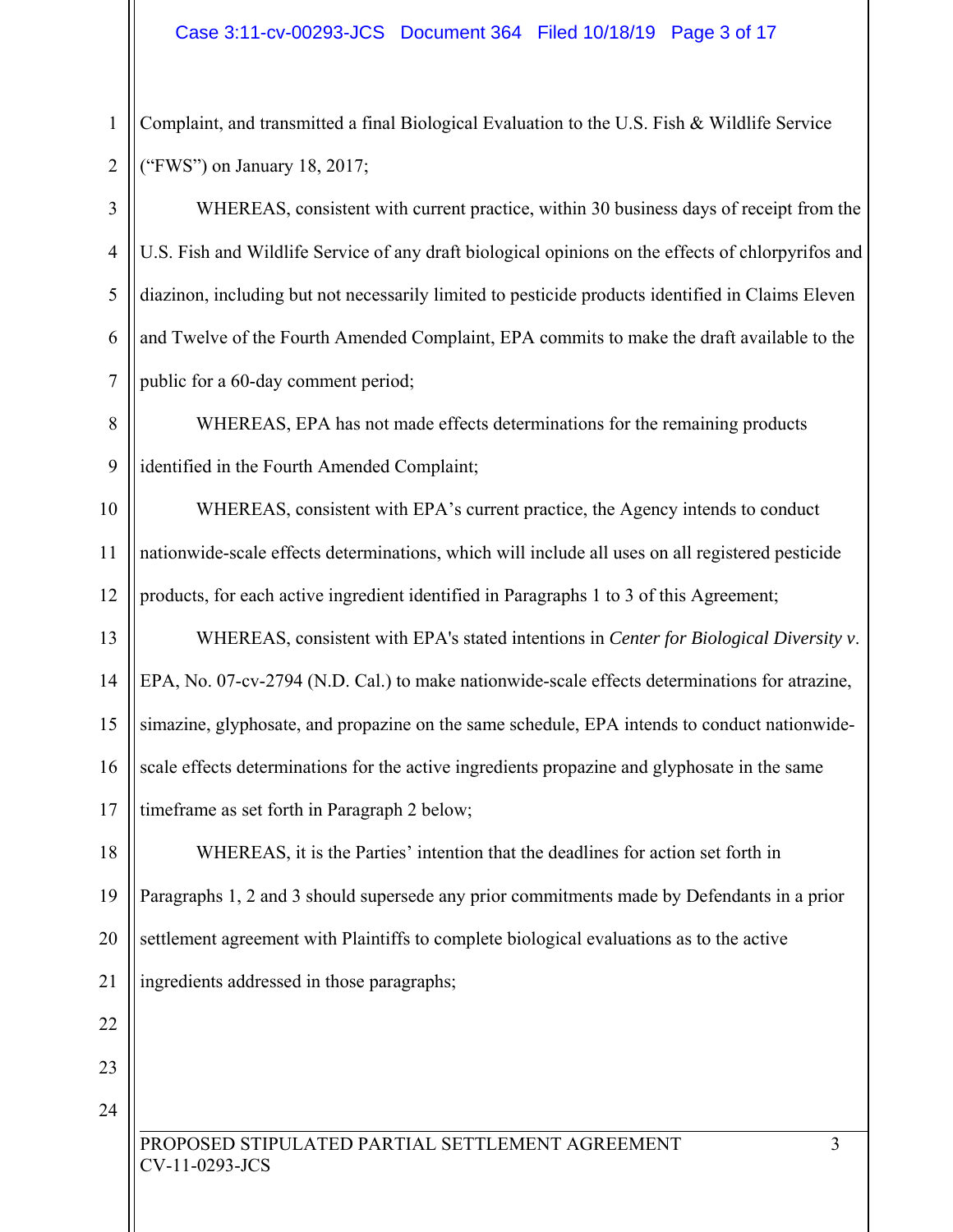1 2 3 4 WHEREAS, for each final Biological Evaluation deadline enumerated below, EPA commits to issue a draft Biological Evaluation no later than one year prior to the deadline, as well to provide notice and a 60-day opportunity for public comment on any such draft Biological Evaluation; and

5 6 7 8 9 10 11 12 WHEREAS, although EPA and Defendant-Intervenors do not concede any defenses or objections to any of the allegations or claims set forth in the Fourth Amended Complaint, and whereas Plaintiffs do not concede that Defendants' implementation of the terms of this Agreement satisfies the legal requirements alleged in its underlying claims for relief in this case, the Parties, through their authorized representatives, have reached a settlement that they believe is in the public interest and consider to be a just, fair, adequate, and equitable partial resolution of the Claims Four, Six, Seven, Nine, Eleven, Twelve, Nineteen, Thirty, Thirty-Four, and Thirty-Five set forth in the Fourth Amended Complaint.

13

14

# 1. Carbaryl and Methomyl

15 16 17 18 19 a. By February 14, 2021, EPA shall complete final Biological Evaluations on the potential effects of carbaryl and methomyl, including the pesticide products identified in Claims Nine and Nineteen of the Fourth Amended Complaint unless a particular product is no longer registered, on listed endangered and threatened species and designated critical habitat ("carbaryl and methomyl Biological Evaluations") and initiate consultation, as necessary.

NOW, THEREFORE, THE PARTIES STIPULATE TO THE FOLLOWING TERMS:

20

l

# b. Associated Milestones

21 22 23 24 i. No later than 90 days prior to the commitment to complete draft carbaryl and methomyl Biological Evaluations identified above, EPA shall provide a status report to the Court and other Parties on its progress toward completing those draft Biological

PROPOSED STIPULATED PARTIAL SETTLEMENT AGREEMENT 4 CV-11-0293-JCS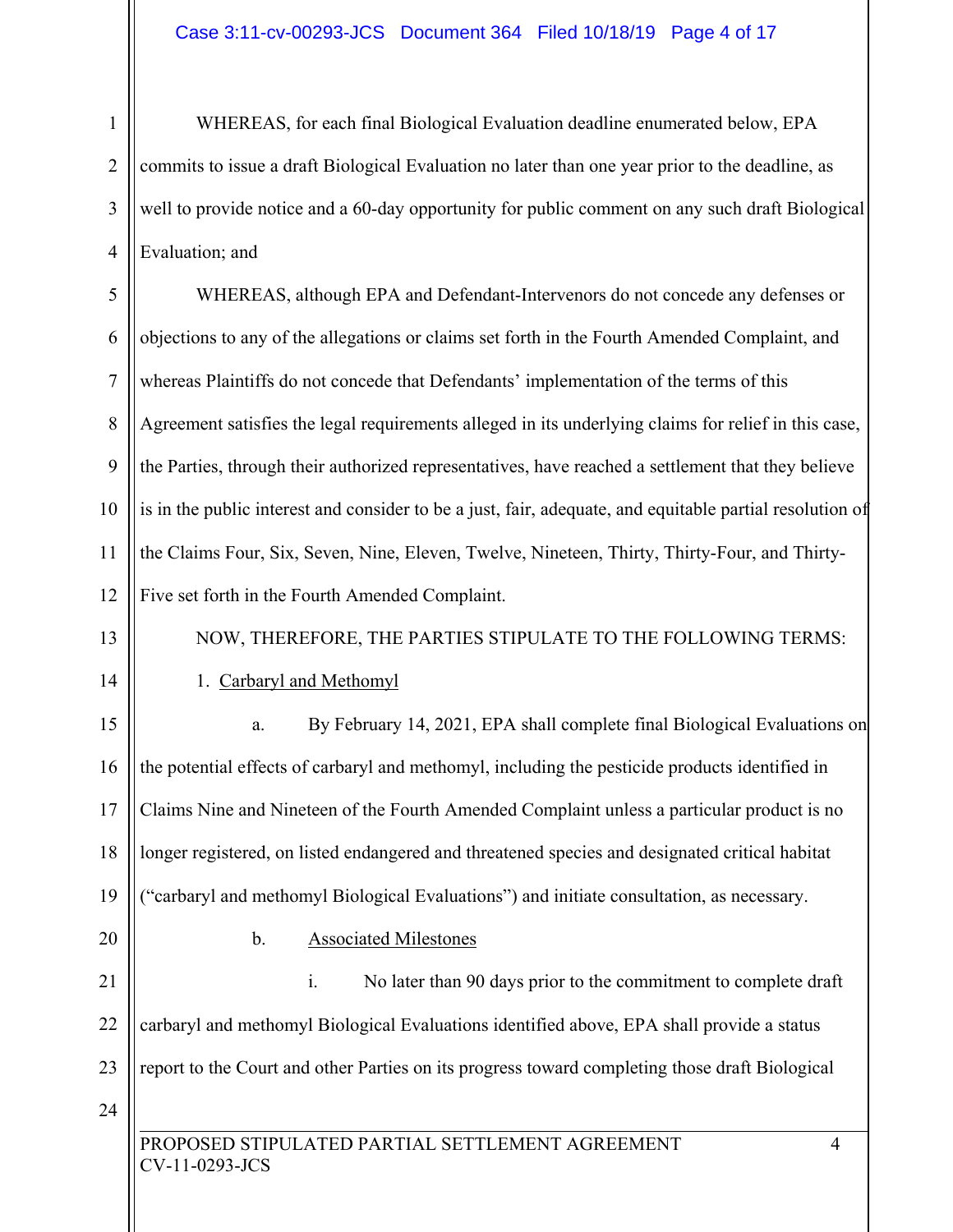## Case 3:11-cv-00293-JCS Document 364 Filed 10/18/19 Page 5 of 17

1 2 3 4 Evaluations and whether it expects to meet that commitment. As part of this status report, EPA will address any issues the agency has identified, in the process of developing the carbaryl and methomyl Biological Evaluations, as it relates to the role of use and usage data in the Biological Evaluations.

5 6 7 8 ii. No later than 90 days prior to the deadline to complete final carbaryl and methomyl Biological Evaluations identified above, EPA shall provide a status report to the Court and other Parties on its progress toward completing those final Biological Evaluations and whether it expects to meet that deadline.

9 10 11 iii. If the final Biological Evaluations deadline in Paragraph 1.a. is extended pursuant to the procedures described in Paragraph 1.c. herein, the dates for completing the milestones in this subsection will be extended correspondingly.

c. Process to Modify Deadlines

13 14 15 16 17 18 19 i. If EPA receives requests with good cause to extend the 60-day period for public comment on EPA's draft carbaryl and methomyl Biological Evaluations, EPA may, within its discretion, extend this comment period. The Parties agree to file a stipulated motion to modify the deadlines for the final carbaryl and methomyl Biological Evaluations by the same number of days of EPA's extension of the public comment period but not to exceed 60 days; the Parties also agree to stipulate to modify the deadlines for the final BEs identified in Paragraphs 2 and 3 below by the same number of days.

20 21 22 ii. Other than potential modifications as set forth above in Paragraph 1.c.i., the deadlines in paragraph 1.a. and associated milestones in paragraph 1.b. may only be modified by a motion as set forth in Paragraph 5 below.

23

12

2. Atrazine and Simazine

24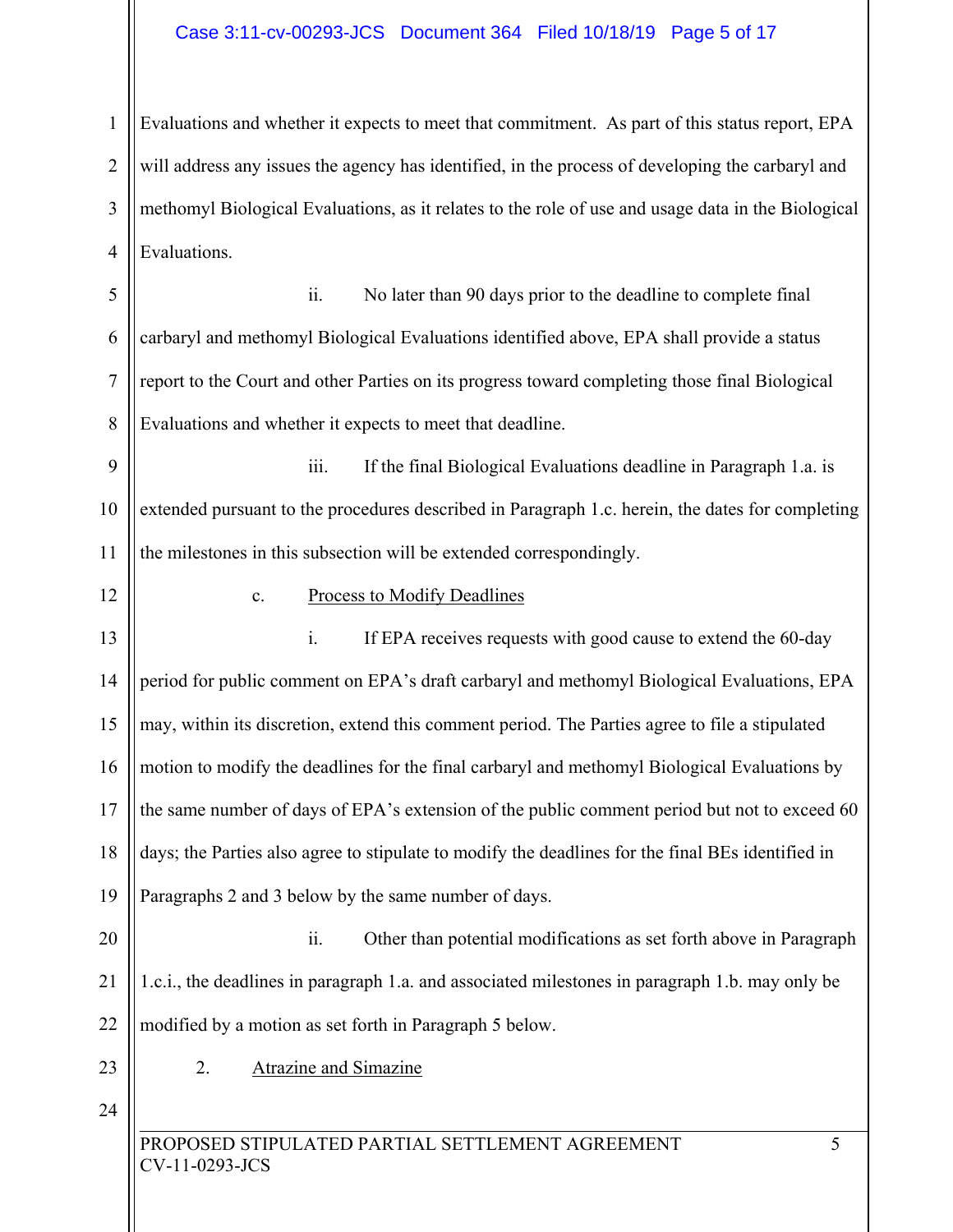$\mathbf{\mathbf{\mathsf{I}}}\mathbf{\mathsf{I}}$ 

| $\mathbf{1}$   | By August 14, 2021, EPA shall complete final Biological Evaluations on<br>a.                       |  |  |
|----------------|----------------------------------------------------------------------------------------------------|--|--|
| $\overline{2}$ | the potential effects of atrazine and simazine, including the pesticide products identified in     |  |  |
| 3              | Claims Four and Thirty of the Fourth Amended Complaint unless a particular product is no           |  |  |
| $\overline{4}$ | longer registered, on listed endangered and threatened species and designated critical habitat     |  |  |
| 5              | ("atrazine and simazine Biological Evaluations") and initiate consultation, as necessary.          |  |  |
| 6              | $\mathbf b$ .<br><b>Associated Milestones</b>                                                      |  |  |
| $\overline{7}$ | $\mathbf{i}$ .<br>No later than 90 days prior to the commitment to complete draft                  |  |  |
| 8              | atrazine and simazine Biological Evaluations identified above, EPA shall provide a status report   |  |  |
| 9              | to the Court and other Parties on its progress toward completing those draft Biological            |  |  |
| 10             | Evaluations and whether it expects to meet that commitment.                                        |  |  |
| 11             | ii.<br>No later than 90 days prior to the deadline to complete final                               |  |  |
| 12             | atrazine and simazine Biological Evaluations identified above, EPA shall provide a status report   |  |  |
| 13             | to the Court and other Parties on its progress toward completing those final Biological            |  |  |
| 14             | Evaluations and whether it expects to meet that deadline.                                          |  |  |
| 15             | iii.<br>If the final BE deadline in Paragraph 2.a. is extended pursuant to                         |  |  |
| 16             | the procedures discussed in Paragraph 2.c. herein, the dates for completing the milestones in this |  |  |
| 17             | subsection will be extended correspondingly.                                                       |  |  |
| 18             | <b>Process to Modify Deadlines</b><br>${\bf c}.$                                                   |  |  |
| 19             | If EPA receives requests with good cause to extend the 60-day<br>i.                                |  |  |
| 20             | period for public comment on EPA's draft atrazine and simazine Biological Evaluations, EPA         |  |  |
| 21             | may, within its discretion, extend this comment period. The Parties agree to file a stipulated     |  |  |
| 22             | motion to modify the deadlines for the final atrazine and simazine Biological Evaluations by the   |  |  |
| 23             | same number of days of EPA's extension of the public comment period but not to exceed 60           |  |  |
| 24             |                                                                                                    |  |  |
|                | PROPOSED STIPULATED PARTIAL SETTLEMENT AGREEMENT<br>6<br>CV-11-0293-JCS                            |  |  |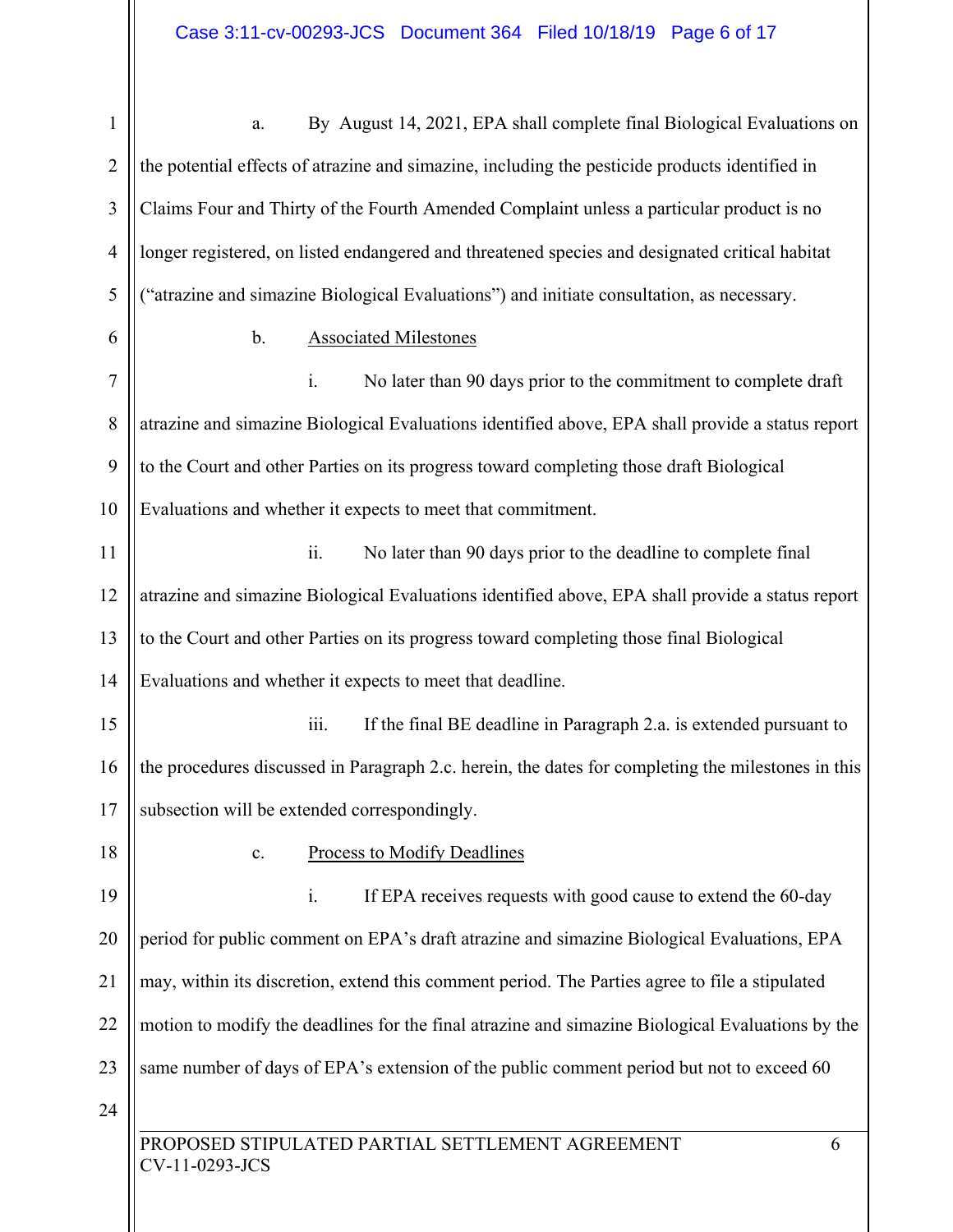## Case 3:11-cv-00293-JCS Document 364 Filed 10/18/19 Page 7 of 17

1 2 days; the Parties also agree to stipulate to modify the deadlines for the final BEs identified in Paragraph 3 below by the same number of days.

3 4 5 ii. Other than potential modifications as set forth above in paragraphs 2.c.i., the deadlines in paragraph 2.a. and associated milestones in paragraph 2.b. may only be modified by a motion as set forth in Paragraph 5 below.

6

#### 3. Brodifacoum, Bromadiolone, Warfarin, Zinc Phosphide

7 8 9 10 11 12 a. By August 14, 2024, EPA shall complete final Biological Evaluations on the effects of brodifacoum, bromadiolone, warfarin, zinc phosphide, including the pesticide products identified in Claims Six, Seven, Thirty-Four, and Thirty-Five of the Fourth Amended Complaint unless a particular product is no longer registered, on listed endangered and threatened species and designated critical habitat ("brodifacoum, bromadiolone, warfarin, zinc phosphide Biological Evaluations") and initiate consultation, as necessary.

#### 13

#### b. Associated Milestones

l 14 15 16 17 18 19 20 21 22 23 24 i. No later than 90 days prior to the commitment to complete draft brodifacoum, bromadiolone, warfarin, zinc phosphide Biological Evaluations identified above, EPA shall provide a status report to the Court and other Parties on its progress toward completing those draft Biological Evaluations and whether it expects to meet that commitment. ii. No later than 90 days prior to the deadline to complete final brodifacoum, bromadiolone, warfarin, zinc phosphide Biological Evaluations identified above, EPA shall provide a status report to the Court and other Parties on its progress toward completing those final Biological Evaluations and whether it expects to meet that deadline.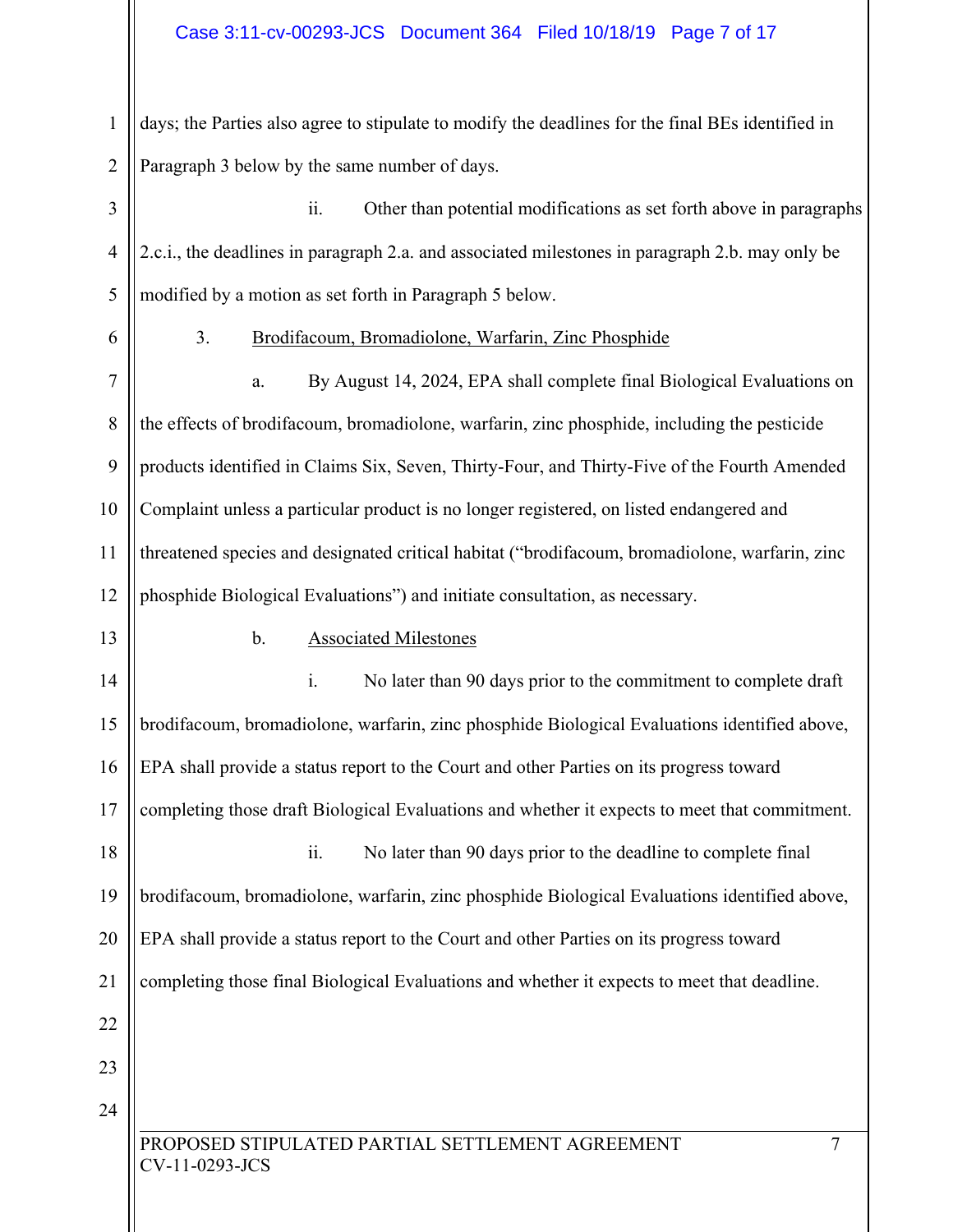| $\mathbf{1}$   | iii.<br>If the final Biological Evaluation deadline in Paragraph 3.a. is                            |
|----------------|-----------------------------------------------------------------------------------------------------|
| $\overline{2}$ | extended pursuant to the procedures described in Paragraph 3.c. herein, the dates for completing    |
| 3              | the milestones in this subsection will be extended correspondingly.                                 |
| $\overline{4}$ | <b>Process to Modify Deadlines</b><br>c.                                                            |
| 5              | i.<br>If EPA receives requests with good cause to extend the 60-day                                 |
| 6              | period for public comment on EPA's draft brodifacoum, bromadiolone, warfarin, zinc phosphide        |
| 7              | Biological Evaluations, EPA may, within its discretion, extend this comment period. The Parties     |
| 8              | agree to file a stipulated motion to modify the deadlines for the final brodifacoum, bromadiolone,  |
| 9              | warfarin, zinc phosphide Biological Evaluations by the same number of days of EPA's extension       |
| 10             | of the public comment period but not to exceed 60 days.                                             |
| 11             | ii.<br>Other than potential modifications as set forth above in paragraphs                          |
| 12             | 3.c.i., the deadlines in paragraph 3.a. and associated milestones in paragraph 3.b. may only be     |
| 13             | modified by a motion as set forth in Paragraph 5 below.                                             |
| 14             | 4.<br>Meet and Confer to Resolve Remaining Issues                                                   |
| 15             | The Parties shall meet and confer by August 30, 2021.<br>a.                                         |
| 16             | The purpose of this meet and confer is: 1) to assess the status of the<br>b.                        |
| 17             | remaining active ingredients and pesticide products listed in the Fourth Amended Complaint          |
| 18             | (Claims One to Three, Five, Eight, Ten, Thirteen to Eighteen, Twenty to Twenty-Nine, and            |
| 19             | Thirty-One to Thirty-Three) ("remaining claims") and to establish additional deadlines for          |
| 20             | corresponding effects determinations as well as any associated milestones; 2) to assess the         |
| 21             | appropriateness and scope of any interim remedies or other actions, which are not limited to the    |
| 22             | remaining claims; 3) to assess the status of the rodenticide consultation described in paragraph 3; |
| 23             |                                                                                                     |
| 24             |                                                                                                     |
|                | PROPOSED STIPULATED PARTIAL SETTLEMENT AGREEMENT<br>8<br>CV-11-0293-JCS                             |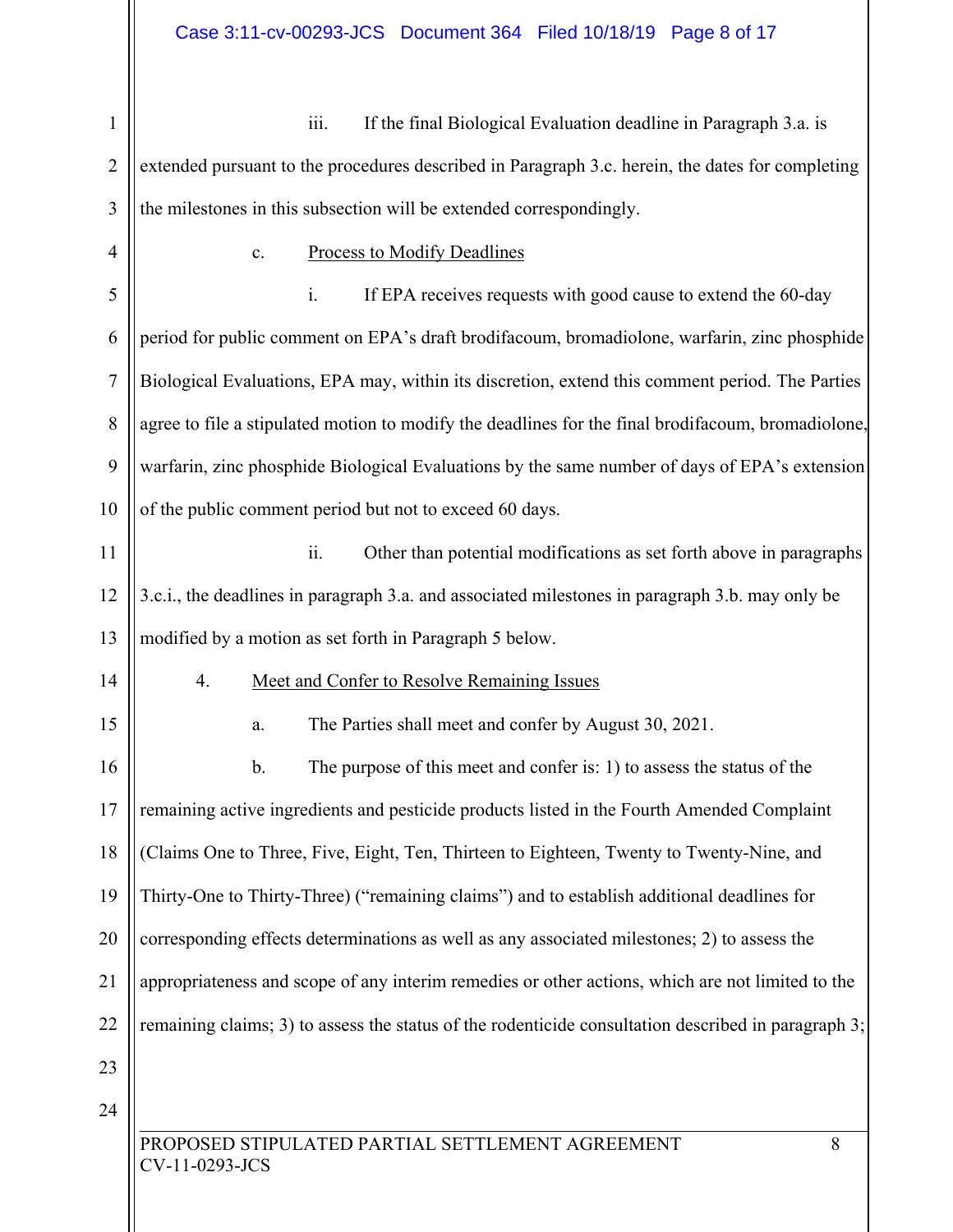1 2 and 4) to attempt to enter a Stipulated Settlement Agreement to fully resolve this lawsuit. This meet and confer is not limited to these issues, and any Party may raise an issue for discussion.

3 4 5 6 c. By agreeing to the August 2021 meet and confer process, no Party waives any available claim, argument, defense to the remaining claims or any relief sought by the Fourth Amended Complaint, or right to seek relief or to modify the Order adopting this settlement as provided in paragraph 5.

7 8 9 10 11 12 13 d. The remaining claims shall be administratively closed and/or the case shall be stayed, as the Court may direct, until no later than December 15, 2021. By this deadline, the Parties will notify the Court in writing if they have reached a settlement of all or some of the remaining claims and/or the appropriateness and scope of any interim remedies, whether they request the assistance of a mediator in reaching settlement, or whether the administrative closure and/or stay should be lifted and litigation on the remaining claims and/or the appropriateness and scope of any interim remedies or other actions should proceed.

- 14 15 16 17 18 e. To the extent the Parties reach a Stipulated Settlement Agreement to fully resolve this lawsuit, including settlement of the remaining claims and/or the appropriateness and scope of any interim remedies or other actions, the Parties shall file a stipulated motion to modify the Order entering this Stipulated Partial Settlement Agreement by a mutually agreeable deadline.
- 19

# 5. Modification of Terms

20 21 22 a. The Order entering this Stipulated Partial Settlement Agreement ("Order") may only be modified by the Court. The Order may be modified upon good cause shown by stipulated motion of all Parties filed with and approved by the Court, including as agreed to

23 24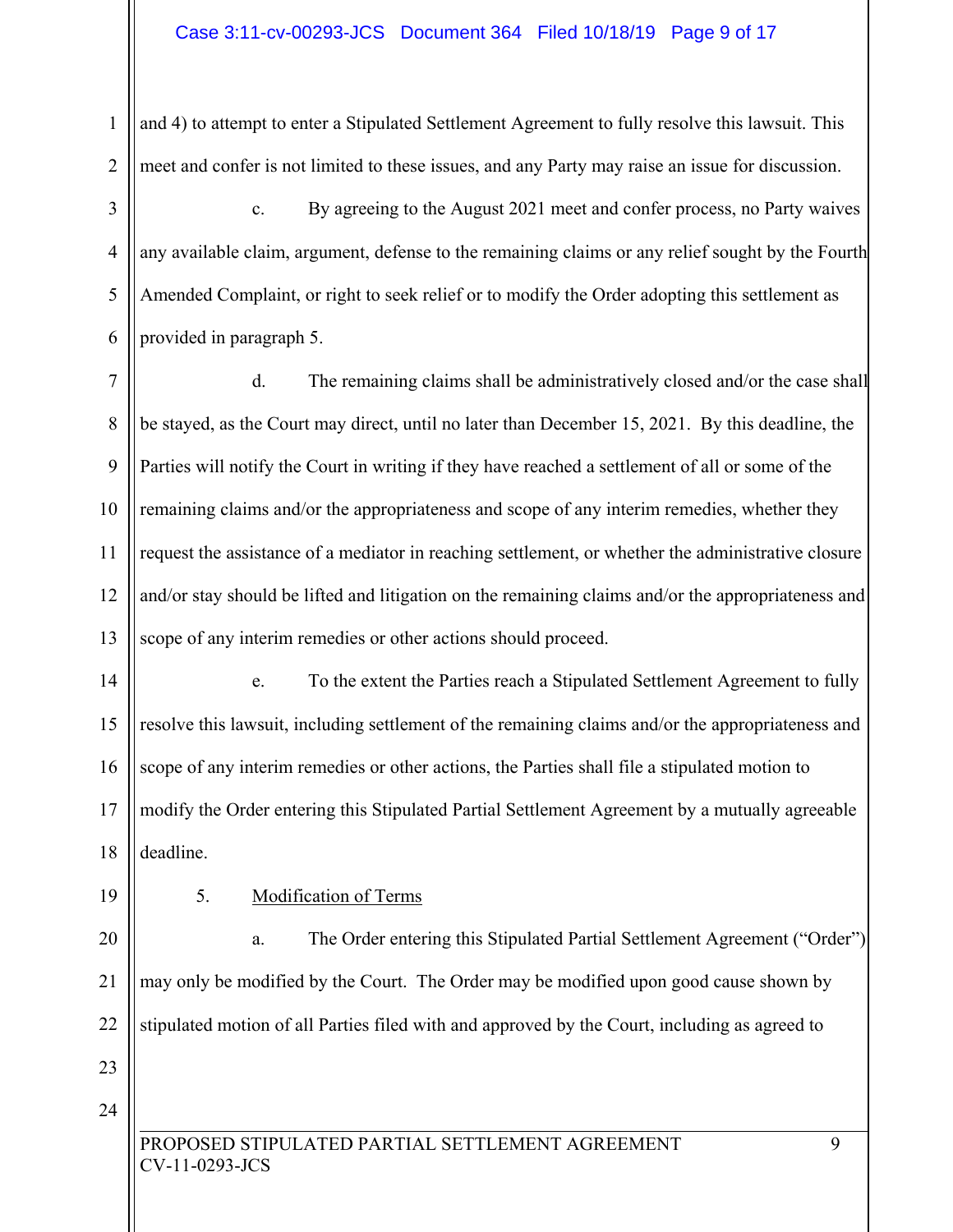## Case 3:11-cv-00293-JCS Document 364 Filed 10/18/19 Page 10 of 17

1 2 above for good faith extensions of public comment periods, or upon written motion filed by one of the Parties and granted by the Court after appropriate briefing.

3 4 5 6 7 b. Except as provided in subsection 5.c., any Party interested in modifying any term of the Agreement shall provide all Parties written notice of the proposed modification and the reasons for such modification. The Parties shall meet and confer (telephonically or in person) no later than ten business days after written notice in a good faith effort to resolve any modification dispute and agree upon a stipulated motion to modify the Order.

8 9 10 11 12 13 14 15 c. If EPA seeks to modify a deadline for a final Biological Evaluation required by this Agreement, other than as agreed to above for good faith extensions of public comment periods, it shall provide written notice of the proposed modified deadline and the reasons for it at least 60 days prior to the deadline in the Order. The Parties shall meet and confer (telephonically or in person) no later than ten business days after written notice in a good faith effort to agree upon a stipulated motion to do so. If the Parties are unable to agree, and EPA still seeks to modify a deadline, EPA shall move to modify the deadline at least 45 days prior to the deadline in the Order.

16

## 6. Enforcement

17 18 19 20 21 22 23 a. If any Party believes another Party has failed to comply with any term of the Agreement, the Party's first remedy shall be a motion to enforce the term or terms. In any motion to enforce these terms, Plaintiffs reserve the right to seek other relief to protect endangered or threatened species or their habitat from effects of specific products identified in the Fourth Amended Complaint that they believe to be at risk from EPA's alleged failure to comply with these terms. Defendants and Defendant-Intervenors reserve all objections, arguments, and defenses to any such requested relief.

24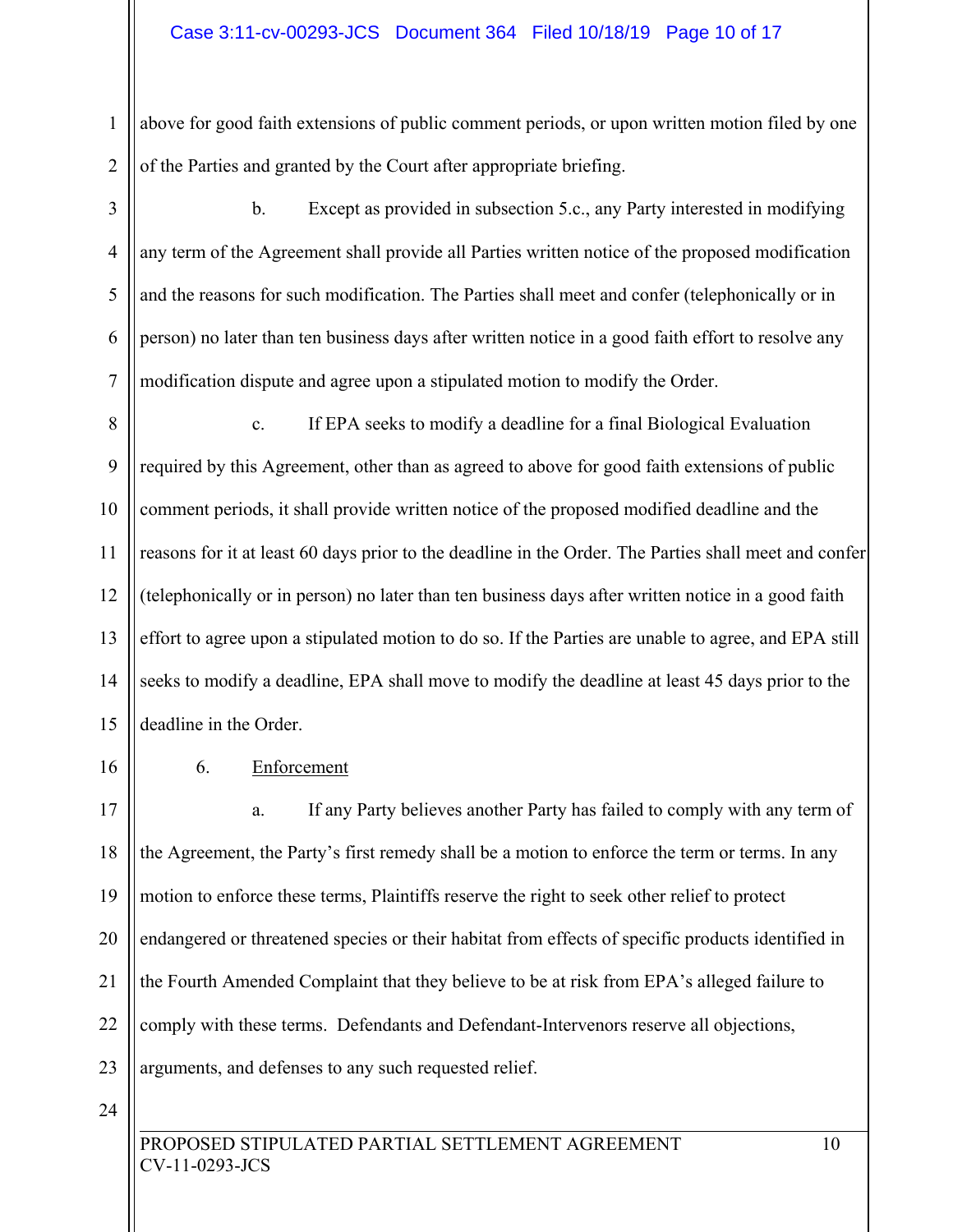b. No Party shall institute a proceeding for contempt of court unless EPA is in violation of a separate order of the Court resolving a motion to enforce the terms of the Order.

- 3 4 5 6 7 8 9 10 11 12 13 14 15 16 17 18 19 20 21 22 23 7. Plaintiffs agree not to bring, assist any other person or entity in bringing, or join any other person or entity in a new court proceeding alleging that EPA has procedurally violated ESA Section 7 pertaining to the effects of the active ingredients in Claims Four, Six, Seven, Nine, Nineteen, Thirty, Thirty-Four, and Thirty-Five on the listed species identified in the Fourth Amended Complaint until after the completion of the Biological Evaluations for these active ingredients, as specified in Paragraph 1 through 3 of this Agreement. Plaintiffs agree not to bring, assist any other person or entity in bringing, or join any other person or entity in a new court proceeding alleging that EPA has substantively violated ESA Section 7 pertaining to the effects of the active ingredients in the claims of the Fourth Amended Complaint on the listed species identified in the Fourth Amended Complaint until after the completion of the process set forth in Paragraph 4 of this Agreement, at which time this paragraph may be further modified, with the following two exceptions. This Agreement does not preclude a challenge to EPA's compliance with the ESA pertaining to any active ingredients or pesticide products for which the consulting agency has completed a biological opinion, as provided in paragraph 9. This Agreement also does not preclude a challenge to EPA's compliance with the ESA for a pesticide registration action for a product that contains both an active ingredient listed in the Fourth Amended Complaint and one or more active ingredients outside of the Fourth Amended Complaint; provided, that Plaintiffs agree that in any such court proceeding, they will not seek as a remedy for any such claim that EPA engage in consultation on the active ingredient listed in the Fourth Amended Complaint or join any other person or entity in requesting such a remedy.
- 24

1

2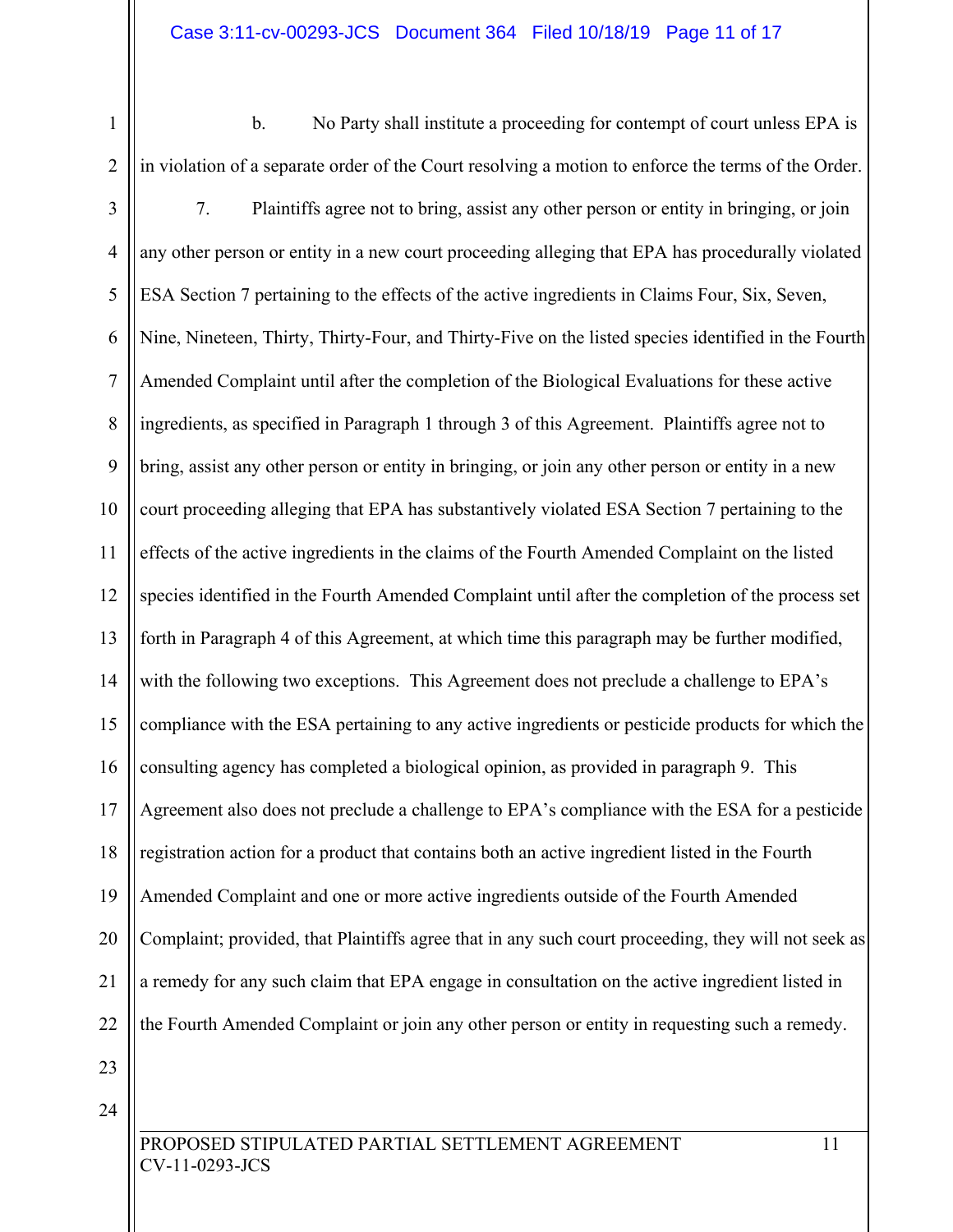## Case 3:11-cv-00293-JCS Document 364 Filed 10/18/19 Page 12 of 17

1 2 3 4 5 6 7 8 9 10 8. The terms of this Agreement shall become effective upon entry of the Order by the Court approving this Agreement. The Parties agree that the Court retains jurisdiction to enforce the terms of this Settlement Agreement and any modified Settlement Agreement, modify its terms as described in Paragraph 5, resolve any request for relief as described in Paragraph 6, resolve any motion for costs of litigation (including reasonable attorney and expert witness fees) as described in Paragraph 10, resolve any disputes concerning its implementation, until EPA satisfies its obligations under the Agreement, or continue litigation if the process set forth in Paragraph 4 of this Agreement does not result in a final and complete settlement of this case. See Kokkonen v. Guardian Life Ins. Co., 511 U.S. 375 (1994). 9. The Parties agree that Paragraph 8 does not extend the Court's jurisdiction to hear

11 12 13 14 15 16 17 18 19 20 any dispute over the adequacy or content of the biological evaluations of chlorpyrifos and diazinon products referred to in the WHEREAS clauses above, the biological evaluations identified in Paragraphs 1 through 3, or any other biological evaluations that may be agreed to after the meet and confer process identified in Paragraph 4. The Parties agree that any challenge to these biological evaluations, the sufficiency of any action or inaction in response to these biological evaluations, or the sufficiency of implementation of any resulting biological opinions, must be brought through a separate judicial action. The Parties agree that this Agreement and the scope of the Fourth Amended Complaint do not preclude any such separate judicial action, except as provided in Paragraph 7, provided that no Party waives any other argument it may have challenging or defending such agency action or inaction in any such separate judicial action.

- 21 22 23 10. Plaintiffs reserve any claims against EPA for recovery of costs of litigation (including reasonable attorney and expert witness fees) through and including the effective date of this Stipulated Partial Settlement Agreement, pursuant to 16 U.S. C. § 1540(g). Plaintiffs and
- 24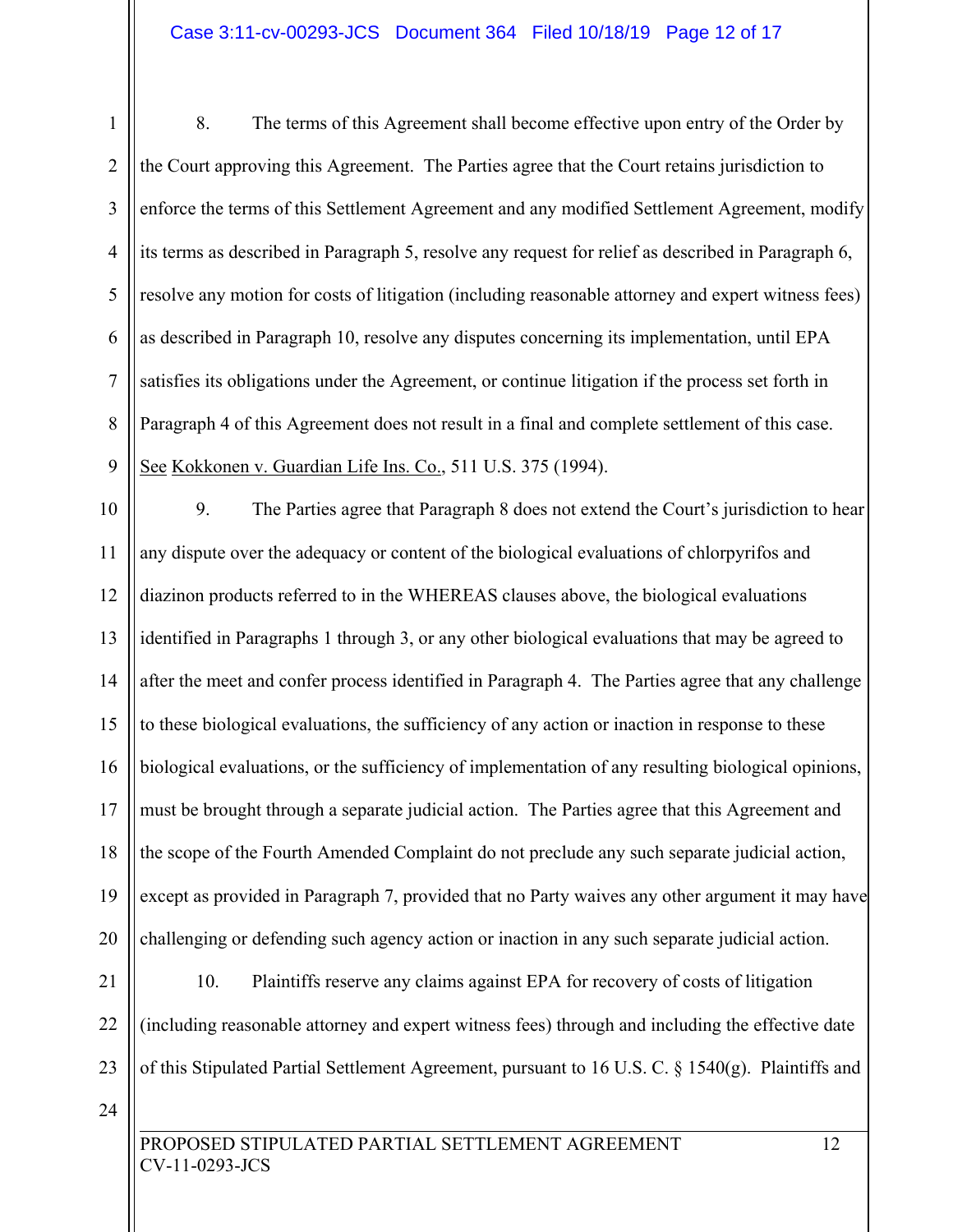## Case 3:11-cv-00293-JCS Document 364 Filed 10/18/19 Page 13 of 17

1 2 3 4 5 6 7 8 9 EPA agree to negotiate the claims for fees and costs of this action. If Plaintiffs and EPA fail to resolve Plaintiffs' claims for costs of litigation (including reasonable attorney and expert witness fees) within a reasonable time after entry of the Agreement, Plaintiffs may file a motion for costs of litigation (including reasonable attorney and expert witness fees) with the Court. Plaintiffs further reserve any claims against EPA for recovery of costs of litigation (including reasonable attorney and expert witness fees) from the effective date of this Stipulated Partial Settlement Agreement through and including final resolution of this lawsuit, including compliance with and completion of the terms of this Settlement Agreement. Defendants do not waive any right to contest any fees, costs or expenses claimed by the Plaintiffs.

10 11 12 13 14 15 11. Except as set forth in this Agreement, the Parties retain all rights, claims, defenses, and discretion they may otherwise have. Except as expressly provided in this Agreement, nothing herein shall be construed to limit or modify any discretion accorded EPA by statute, regulation or by general principles of administrative law. Nothing in this Agreement shall bar EPA from acting on any matters covered herein in a time frame earlier than required by this Agreement. No provision in this Agreement requires EPA to take any action under FIFRA.

16 17 18 19 20 21 22 12. No provisions of this Agreement shall be interpreted as or constitute a commitment or requirement that EPA obligate funds in contravention of the Anti-Deficiency Act, 31 U.S.C. § 1341, or any other applicable law or regulation. In response, Plaintiffs assert that this Agreement does not create a conflict with the Anti-Deficiency Act because the ESA Section 7(a)(2) consultation duties are in non-discretionary terms and the Anti-Deficiency Act would not excuse compliance with a pre-existing court-approved Settlement Agreement. Plaintiffs intend to assert this position if EPA fails to comply with the terms of this Agreement

23

24

l

PROPOSED STIPULATED PARTIAL SETTLEMENT AGREEMENT 13 CV-11-0293-JCS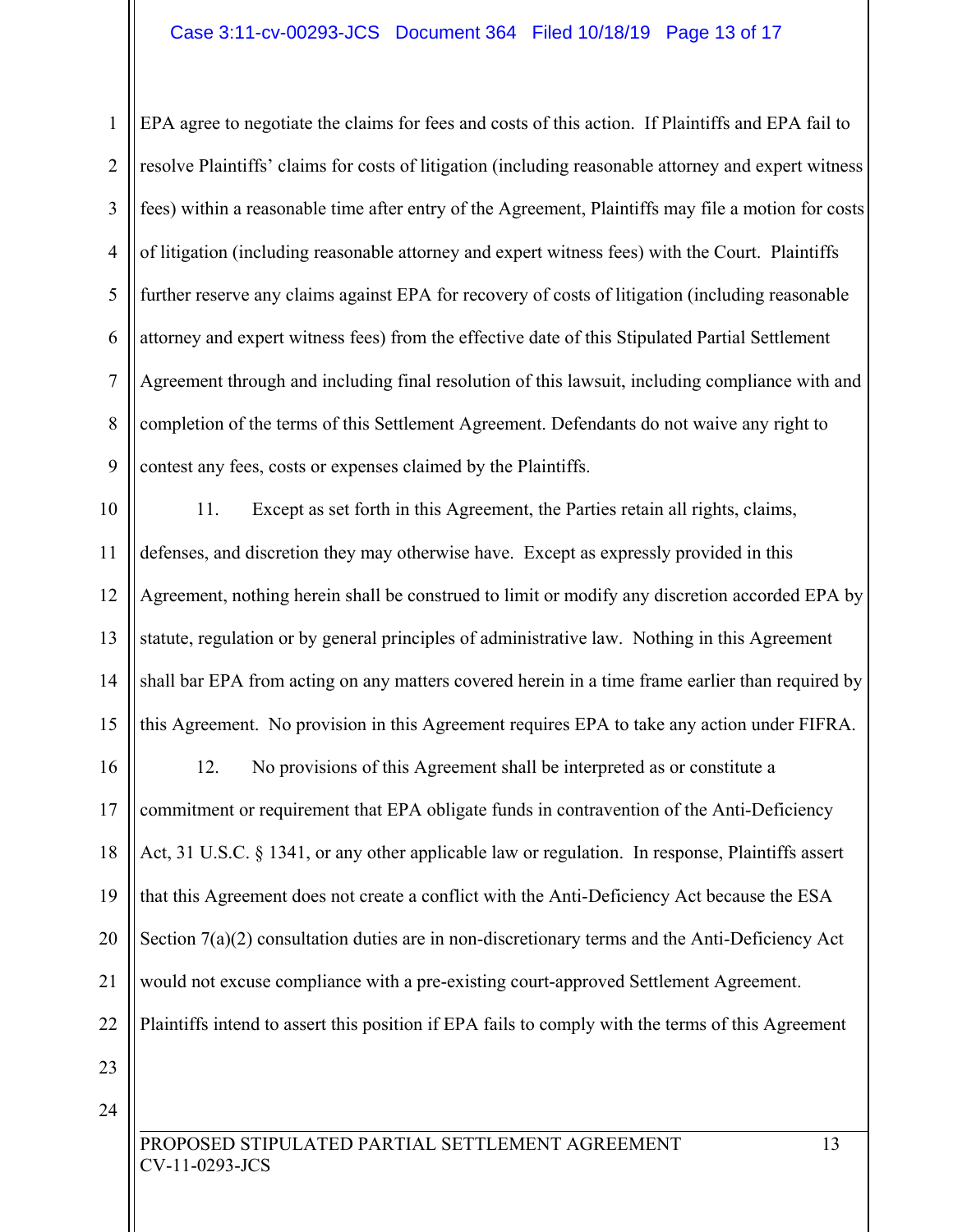1 2 for reasons of insufficient appropriations. EPA reserves all legal and equitable defenses to such a claim.

3 4 5 6 13. This Agreement does not represent an admission by any Party to any fact, claim, or defense in any issue in this lawsuit. This Agreement has no precedential value and shall not be cited in any other litigation or administrative proceeding except as necessary to enforce the terms of the Agreement.

7 8 14. Nothing in the terms of this Agreement shall be construed to limit or deny the power of a federal official to promulgate or amend regulations.

9 10 11 12 15. It is expressly understood and agreed that this Agreement was jointly drafted by the Parties. Accordingly, the Parties hereby agree that any and all rules of construction to the effect that ambiguity is construed against the drafting Party shall be inapplicable in any dispute concerning the terms, meaning, or interpretation of this Agreement.

13 14 15 16. This Agreement is the entire agreement between the Parties to date to partially settle this case. All prior conversations, meetings, discussions, drafts, and writings of any kind are specifically superseded by this Agreement.

16 17 18 17. The undersigned representative of each Party certifies that he or she is fully authorized by the Party he or she represents to bind that Party to the terms of this Agreement.

Respectfully submitted this 18th day of October, 2019,

*/s/ Stephanie Parent (per authorization)*  Stephanie M. Parent (OR Bar No. 925908)\* Center for Biological Diversity PO Box 11374 Portland, OR 97211-0374 (971) 717-6404 sparent@biologicaldiversity.org

l

19

20

21

22

23

24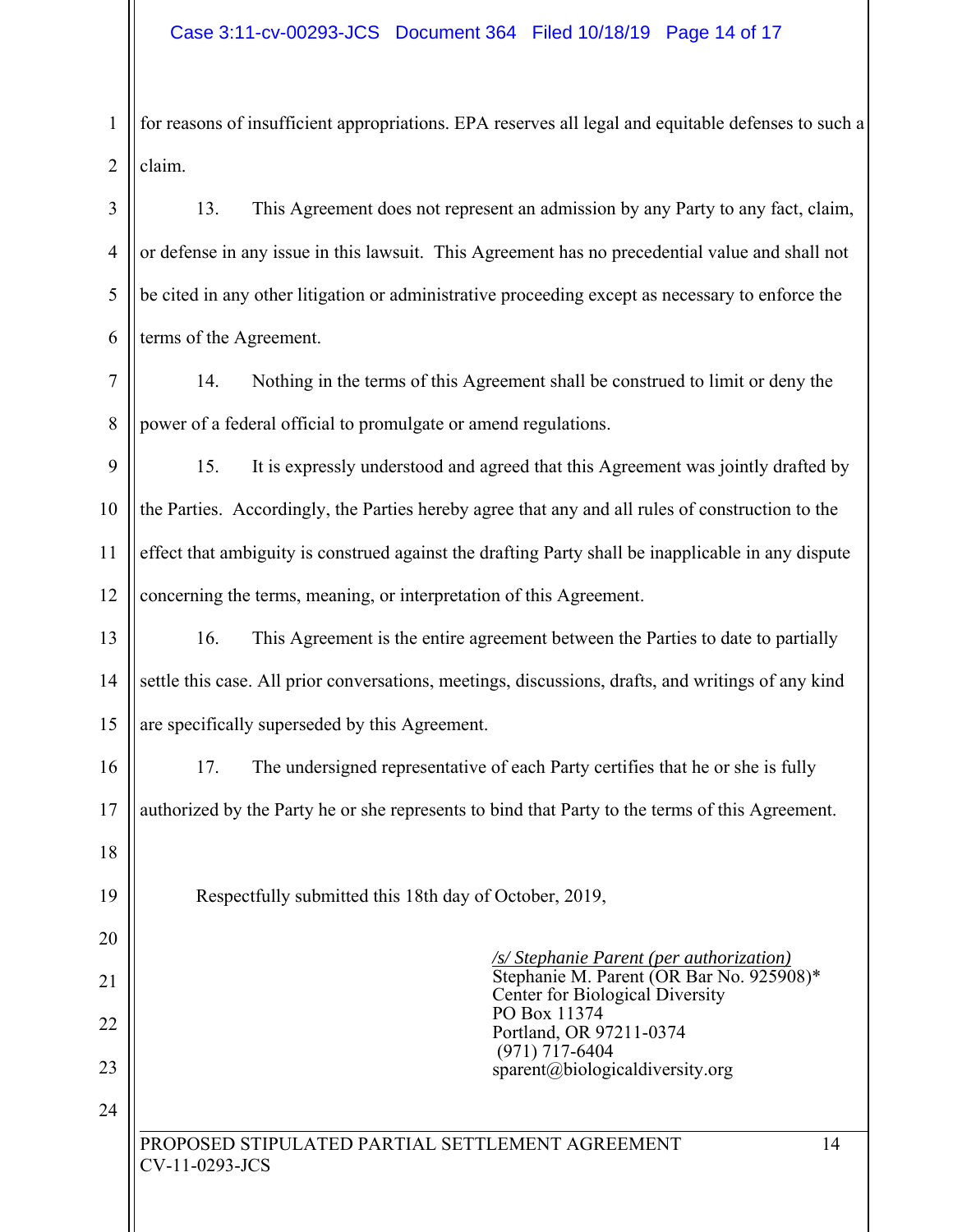|                               | Case 3:11-cv-00293-JCS  Document 364  Filed 10/18/19  Page 15 of 17 |            |                                                                                                                                                                               |                                                                                             |
|-------------------------------|---------------------------------------------------------------------|------------|-------------------------------------------------------------------------------------------------------------------------------------------------------------------------------|---------------------------------------------------------------------------------------------|
| 1<br>2<br>3<br>$\overline{4}$ |                                                                     |            | Center for Biological Diversity<br>P. O Box 595<br>Circle Pines, MN 55014-0595<br>$(651)$ 955-3821<br>Justin Augustine (CA Bar No. 235561)<br>Center for Biological Diversity | Collette L. Adkins (MN Bar No. 035059X)*<br>Email: cadkins@biologicaldiversity.org          |
| 5<br>6<br>$\overline{7}$      |                                                                     | Suite 800  | 1212 Broadway<br>Oakland, CA 94612<br>415-436-9682 ext. 302<br>jaugustine@biologicaldiversity.org                                                                             |                                                                                             |
| 8<br>9                        |                                                                     | Suite 800  | Jennifer Loda (CA Bar No. 284889)<br>Center for Biological Diversity<br>1212 Broadway<br>Oakland, CA 94612                                                                    |                                                                                             |
| 10                            |                                                                     |            | 415-436-9682 ext. 336<br>$i$ loda@biologicaldiversity.org                                                                                                                     |                                                                                             |
| 11                            |                                                                     |            | <b>Attorneys for Plaintiffs</b>                                                                                                                                               |                                                                                             |
| 12                            |                                                                     | <b>AND</b> |                                                                                                                                                                               |                                                                                             |
| 13<br>14                      |                                                                     |            | <u>/s/ Bridget Kennedy McNeil</u><br>United States Department of Justice                                                                                                      | Bridget Kennedy McNeil, Senior Trial Attorney<br>Environmental & Natural Resources Division |
| 15                            |                                                                     |            | Wildlife & Marine Resources Section<br>999 18th Street                                                                                                                        |                                                                                             |
| 16                            |                                                                     |            | South Terrace, Suite 370<br>Denver, CO 80202<br>303-844-1484                                                                                                                  |                                                                                             |
| 17                            |                                                                     |            | bridget.mcneil@usdoj.gov                                                                                                                                                      |                                                                                             |
| 18                            |                                                                     |            | <b>Attorneys for Federal Defendants</b>                                                                                                                                       |                                                                                             |
| 19                            |                                                                     | AND        | <u>/s/ David Weinberg (per authorization)</u>                                                                                                                                 |                                                                                             |
| 20                            |                                                                     |            | WILEY REIN LLP                                                                                                                                                                | David B. Weinberg (DC Bar No. 186247)*                                                      |
| 21                            |                                                                     |            | dweinberg@wileyrein.com<br>rmiksad@wileyrein.com                                                                                                                              | Roger H. Miksad (DC Bar No. 996137)*                                                        |
| 22                            |                                                                     |            | rwsmith@wileyrein.com                                                                                                                                                         | Richard W. Smith (DC Bar No. 465563)*                                                       |
| 23                            |                                                                     |            | 1776 K Street NW<br>Washington, DC 20006<br>$(202)$ 719-7000                                                                                                                  |                                                                                             |
| 24                            |                                                                     |            |                                                                                                                                                                               |                                                                                             |
|                               | PROPOSED STIPULATED PARTIAL SETTLEMENT AGREEMENT<br>CV-11-0293-JCS  |            |                                                                                                                                                                               | 15                                                                                          |
|                               |                                                                     |            |                                                                                                                                                                               |                                                                                             |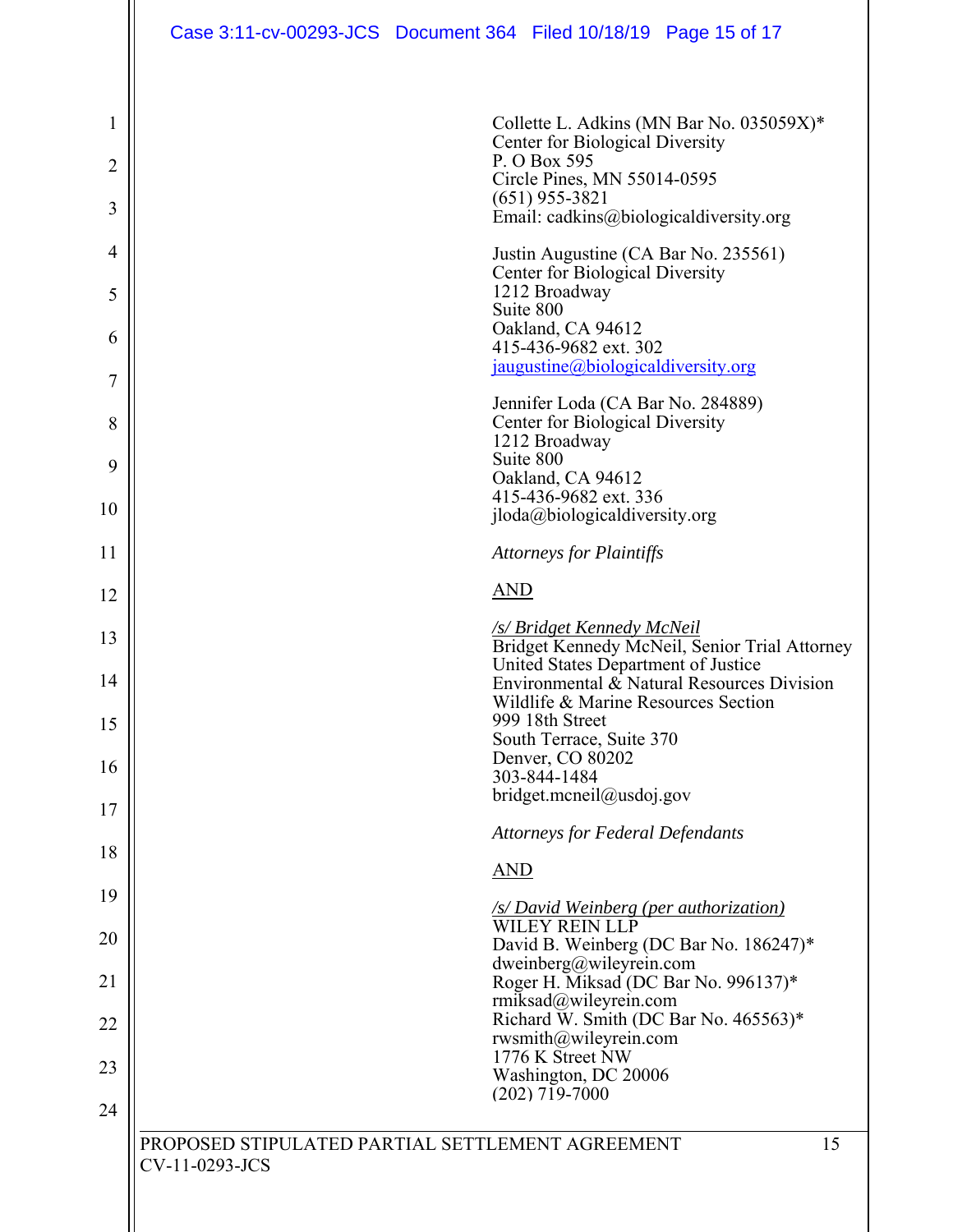|                | Case 3:11-cv-00293-JCS Document 364 Filed 10/18/19 Page 16 of 17                                   |
|----------------|----------------------------------------------------------------------------------------------------|
|                |                                                                                                    |
| 1              |                                                                                                    |
| $\overline{2}$ | Attorneys for CropLife America, et al.<br><b>AND</b>                                               |
| 3              | <u>/s/Kirsten Nathanson (per authorization)</u>                                                    |
| 4              | Kirsten L. Nathanson (DC Bar No. 463992)*<br>knathanson@crowell.com                                |
| 5              | <b>CROWELL &amp; MORING LLP</b><br>1001 Pennsylvania Avenue, N.W.                                  |
| 6              | Washington, D.C. 20004-2595<br>$(202)$ 624-2500                                                    |
| 7              | Tracy Eila Reichmuth (CA Bar No. 215458)<br>treichmuth@crowell.com                                 |
| 8              | <b>CROWELL &amp; MORING LLP</b><br>3 Embarcadero Center, 26 <sup>th</sup> Floor                    |
| 9              | San Francisco, CA 94111<br>$(415)$ 986-2800                                                        |
| 10             | Attorneys for Intervenors American Farm                                                            |
| 11             | Bureau Federation, et al.                                                                          |
| 12             | <b>AND</b>                                                                                         |
| 13             | Seth Goldberg (CA Bar No. 153719)<br>sgoldberg@steptoe.com<br>Cynthia L. Taub (DC Bar No. 445906)* |
| 14             | ctaub@step to e.com<br><b>STEPTOE &amp; JOHNSON LLP</b>                                            |
| 15             | 1330 Connecticut Avenue, NW<br>Washington, DC 20036<br>202.429.3000                                |
| 16             | AMERICAN CHEMISTRY COUNCIL                                                                         |
| 17             | /s/ Judah Prero                                                                                    |
| 18             | Judah Prero (D.C. Bar 986830)<br>Judah prero@americanchemistry.com                                 |
| 19             | 700 2nd Street, NE<br>Washington, DC 20002                                                         |
| 20             | T: (202) 249-6729<br>Attorneys for Defendant-Intervenor American                                   |
| 21             | Chemistry Council                                                                                  |
| 22             | *Granted admission pro hac vice                                                                    |
| 23             |                                                                                                    |
| 24             |                                                                                                    |
|                | PROPOSED STIPULATED PARTIAL SETTLEMENT AGREEMENT<br>16<br>CV-11-0293-JCS                           |
|                |                                                                                                    |